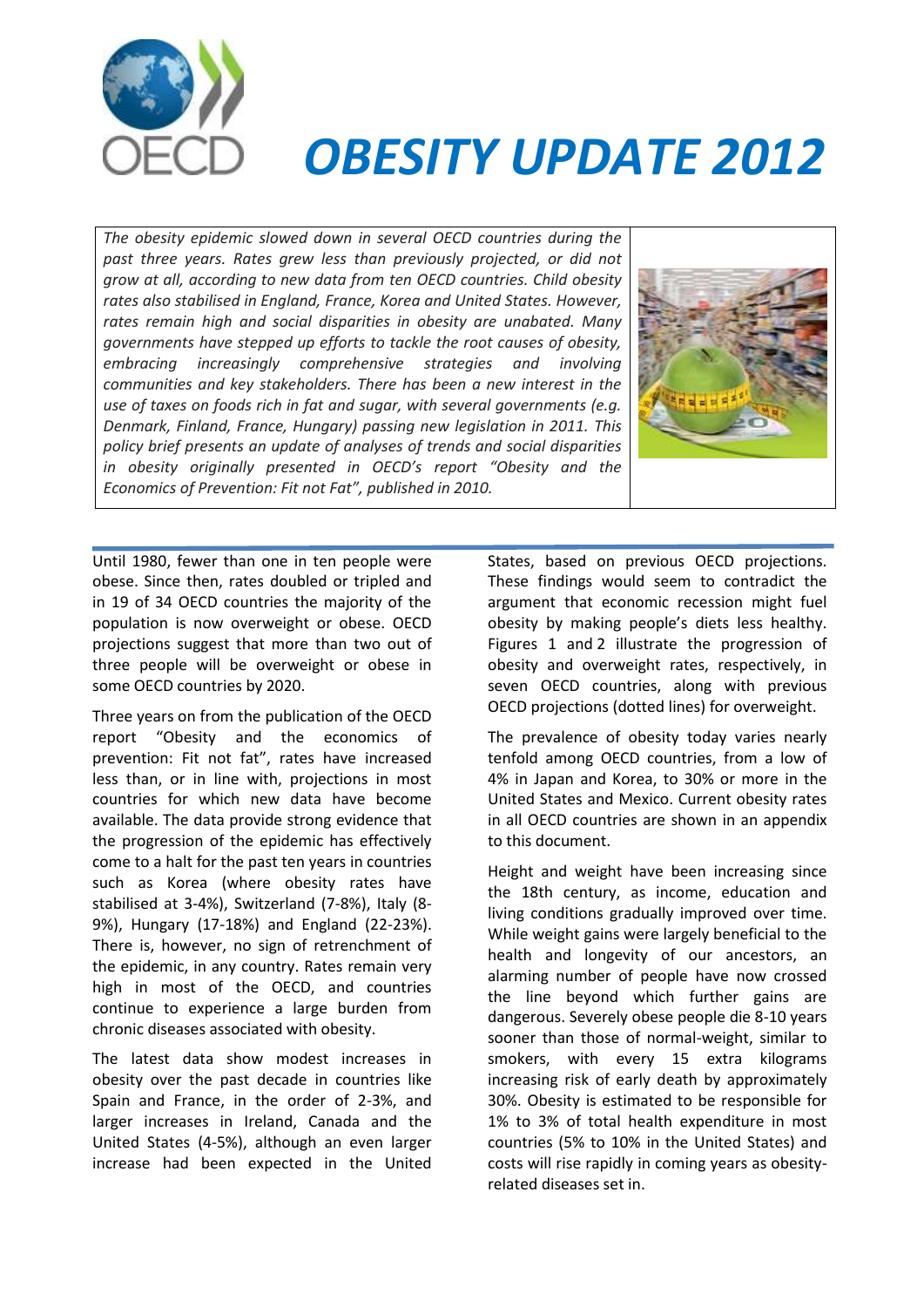

#### **Child obesity**

New data on child obesity from four OECD countries (England, France, Korea and United States) confirm and possibly strengthen the message emerging from analyses of adult obesity. Rates evolved according to previous OECD projections or, more often, below those projections, in all four countries. Child obesity rates have effectively remained stable (at 6-8%) over the past 20 years in France. The same is true in the other three countries during the past ten years, although with some fluctuations in the United States (Figure 3). However, for child obesity as well as adult obesity, there is no clear sign of retrenchment of the epidemic, despite major policy efforts focused on children in some of the countries concerned.



#### **[Figure 3.](http://www.oecd.org/dataoecd/2/8/49715066.xls) Child obesity, United States**

Estimates of the prevalence of overweight (including obesity) in OECD and emerging countries among school-aged children aged 5-17 years, collated by the International Association



for the Study of Obesity, are available in an appendix to this document. One-in-five children are affected by excess body weight across all countries, and in Greece, the United States and Italy the figure is closer to one third. Only in China, Korea and Turkey are 10% or less of children overweight. In most countries, boys have higher rates of overweight and obesity than do girls. Girls tend to have higher rates in Nordic countries (Sweden, Norway, Denmark), as well as in the United Kingdom, the Netherlands and Australia.

#### **Social disparities in obesity**

Women are more often obese than men, but male obesity rates have been growing faster than female rates in most OECD countries.

Obesity is more common among the poor and the less educated. In several OECD countries, women with little education are two to three times more likely to be overweight than more educated women, but smaller or no disparities exist for men. These disparities remained remarkably stable over the past decade. Even the latest data show no meaningful change in inequality indexes like the one reported in Figure 4 in the past three years, reflecting the failure of government policies aimed at protecting vulnerable groups.

Social disparities are also present in children (both boys and girls) in England, France and the United States, but not in Korea.

Poor health goes hand in hand with poor job prospects for many obese people. Employers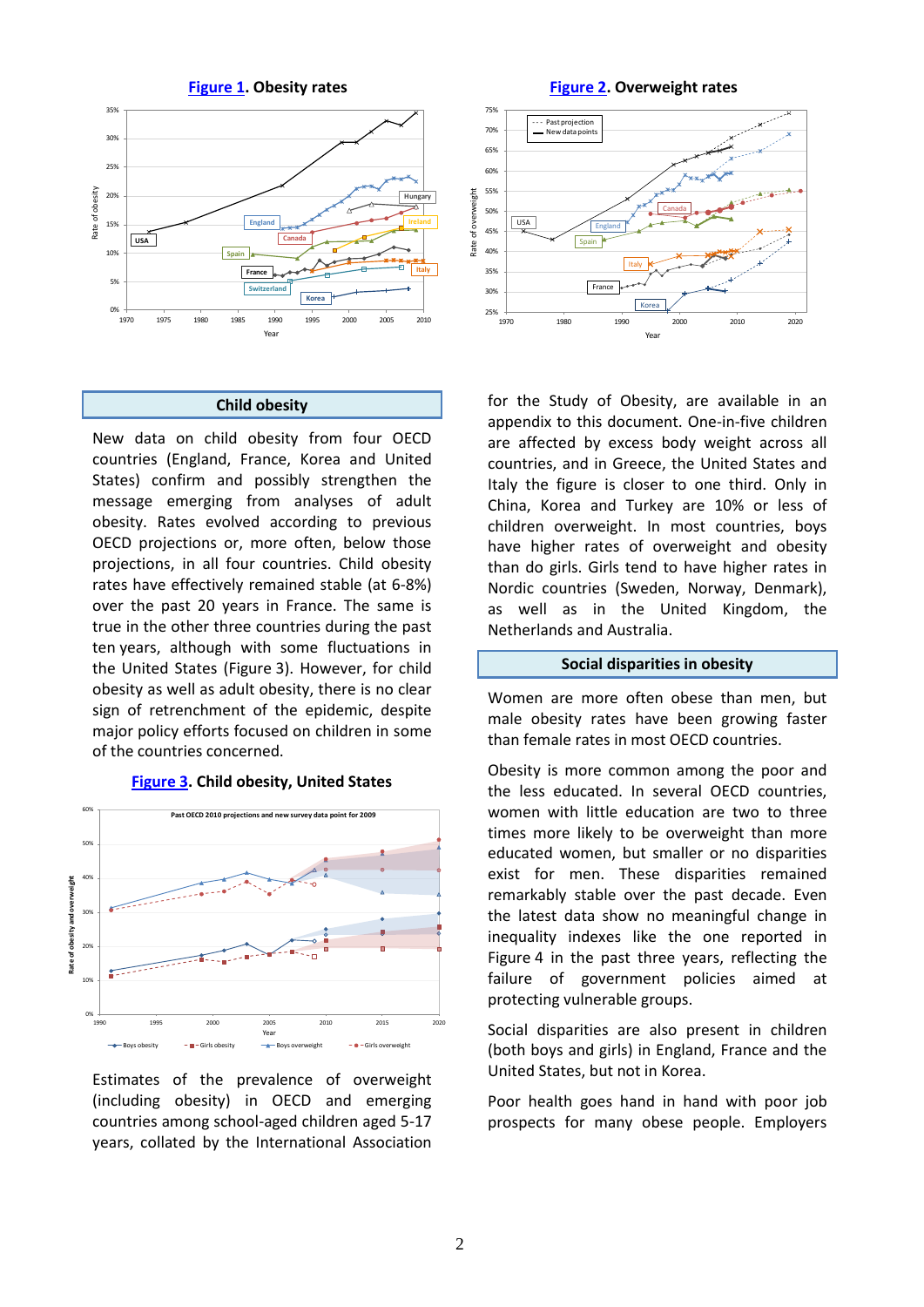prefer normal-weight over obese candidates, partly due to expectations of lower productivity. This contributes to an employment and wage gap – in the United States, more than 40% of severely obese white women are out of work compared to just over 30% for all women. Obese people earn up to 18% less than people of normal weight. They need to take more days off, claim more disability benefits, and tend to be less productive on the job than people of normal weight. In northern European countries, obese people are up to three times more likely than others to receive a disability pension, and in the United States they are 76% more likely to suffer short-term disability. When production losses are added to health care costs, obesity accounts for over 1% of GDP in the United States.



# **[Figure 4.](http://www.oecd.org/dataoecd/2/9/49715091.xlsx) Inequality index, overweight by education**

*Note*: The index shows how many times as likely to be overweight is someone at the lowest end of the education spectrum in one country, compared to someone at the highest end.

## **What can governments and markets do to promote better health?**

The OECD called for strong action against obesity in 2010. Analyses of the health and economic impacts of programmes to improve diet and increase physical activity led to the conclusion that comprehensive prevention strategies are needed, targeting different age groups and determinants of obesity. These would provide an affordable and cost-effective solution, saving hundreds of thousands of deaths from chronic diseases every year in the OECD area (*e.g.* 155 000 in Japan, 75 000 in Italy, 70 000 in England), at a cost ranging from USD 12 (Mexico) to USD 32 (Canada) per capita, only a fraction of total health expenditure, and a small proportion

of the 3% of their healthcare budgets that OECD countries now spend on prevention.

Governments can help people change their lifestyle by making new healthy options available or by making existing ones more accessible and affordable. Alternatively, they can use persuasion, education and information to make healthy options more attractive. This gentle approach is more expensive, hard to deliver and hard to monitor. A tougher approach, through regulation and fiscal measures, is more transparent but it hits all consumers indiscriminately, so can have high political and welfare costs. It may also be difficult to organise and enforce and have regressive effects.

So far, governments in the OECD area have given priority to initiatives aimed at school-age children, such as changes in school meals and vending machines, better facilities for physical activity, and health education. Many also disseminate nutrition guidelines and health promotion messages such as encouraging "active transport" – cycling and walking – and active leisure.

In the past three years, some, but not all, governments stepped-up their actions to fight obesity. Health promotion efforts were intensified, particularly through local initiatives and further measures at the school level (*e.g*. in France, Spain, Italy, Mexico). Co-ordinated national programmes were launched in countries like United States (*Let's Move*), United Kingdom (*Change4Life*), Switzerland (*Actionsanté*), and others. There has been an increasing reliance on partnership with the food and beverage industry (*e.g.* United Kingdom and Switzerland) in the design and implementation of actions to fight obesity, particularly in product reformulation to avoid particularly unhealthy ingredients (*e.g.* saturated fats and too much salt), in reducing excessive portion sizes and providing healthy menu alternatives; in limiting advertising, particularly to vulnerable groups like children; and informing consumers about food contents.

But the real novelty of the last three years has been a strong and increasing interest in the use of fiscal measures to limit the consumption of foods high in fat, sugar and salt. As explained in the box below, legislation was passed by several OECD countries and further countries are expected to follow through in the near future.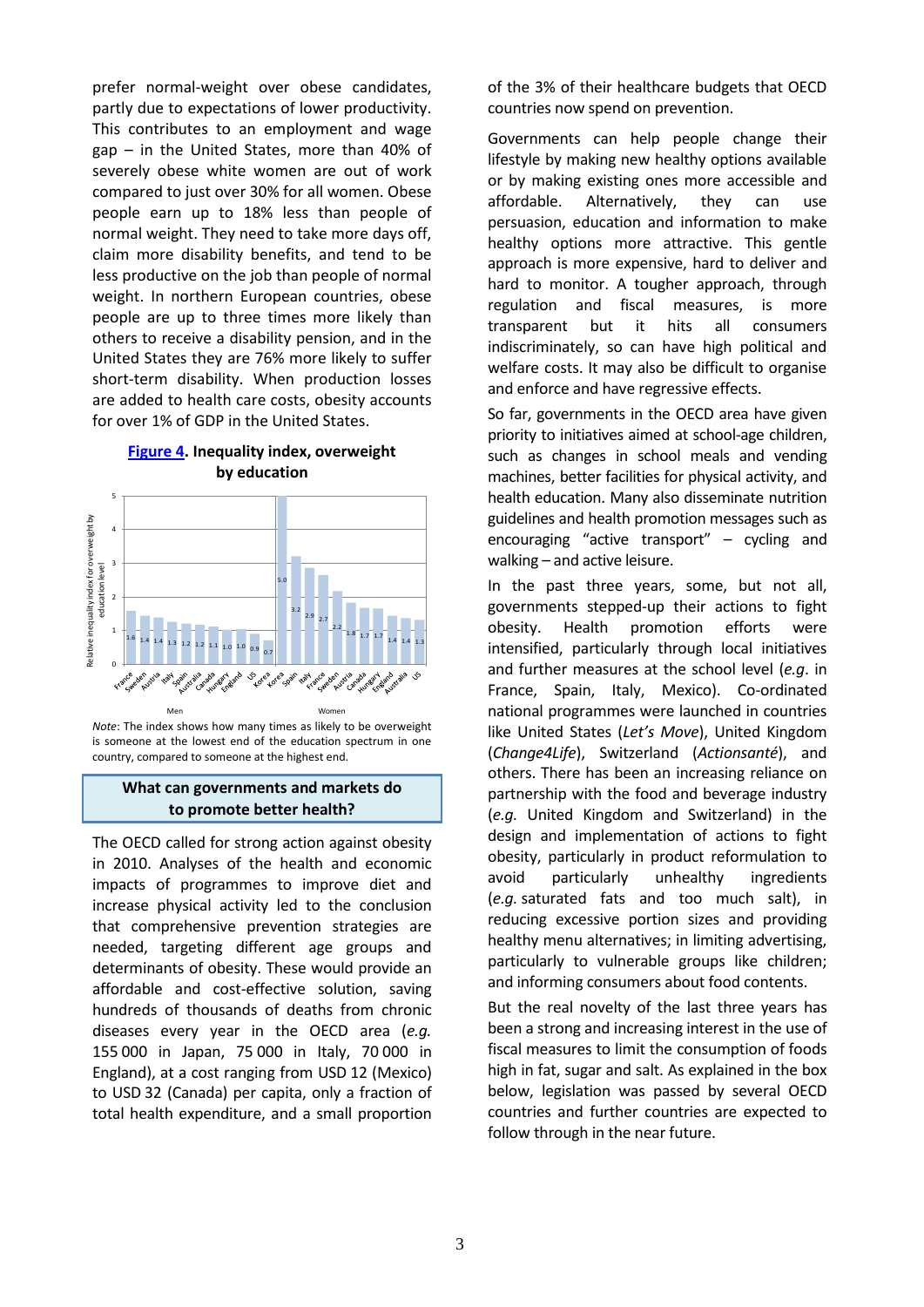#### **"Fat taxes": an answer to the obesity epidemic?**

Several OECD countries introduced taxes on unhealthy foods and beverages in 2011 as part of their efforts to counter obesity. Taxes, along with other measures, can improve health by changing eating habits. At the same time, they may generate important revenues, which must have contributed to governments' attraction to these measures at a time of tight fiscal constraints.

Denmark introduced a tax on foods containing more than 2.3% saturated fats (meat, cheese, butter, edible oils, margarine, spreads, snacks, etc.) in 2011. Consumers pay 16 kroner (EUR 2.15) per kilogram of saturated fat on domestic and imported food, which is equivalent to up to 30% more for a pack of butter, 8% more for a bag of chips, and 7% more for a litre of olive oil. Tax revenues are expected to be over EUR 200 million per year, and saturated fat consumption is expected to decrease by 4%. Denmark had also increased its excise taxes on chocolate, ice cream, sugary drinks and confectionery by 25% in 2010.

Also in 2011, Hungary introduced a tax on selected manufactured foods with high sugar, salt or caffeine content. Carbonated sugary drinks are among the products targeted by the new measures. The tax does not concern basic food stuffs and only affects products that have healthier alternatives. The Hungarian government is reportedly expecting to raise in excess of EUR 70 million per year from the tax.

2011 was also the year that Finland introduced a tax on confectionery products, while biscuits, buns and pastries remained exempt. The tax, originally intended to be set at almost one euro per kilogram of product, was subsequently dropped to EUR 0.75 per kilogram. At the same time, the existing excise tax on soft drinks was raised from 4.5 cents to 7.5 cents per litre.

In France, a tax on soft drinks came into force in January 2012. The tax affects both drinks with added sugars and drinks with artificial sweeteners. It is set at EUR 7.16 per hectolitre (*i.e*., EUR 0.072 per litre or approximately EUR 0.024 for a 33cl can) for both categories. It is payable by manufacturers established in France and importers. The tax is expected to generate revenues in the region of EUR 280 million per year.

Taxation of unhealthy foods or beverages is being discussed in a number of other countries. Belgium, Ireland, Romania, and the United Kingdom are among the countries actively considering a levy on unhealthy food and/or drinks. Debates are taking place in the United States and Italy.

### *Will taxes affect consumption, and eventually obesity?*

The impact of imposing taxes on the consumption of certain foods is determined by the responsiveness of consumers to price changes, *i.e.* price elasticity. However, it is difficult to predict how consumers will react to price changes caused by taxation. Some may respond by reducing their consumption of healthy goods in order to pay for the more expensive unhealthy goods, thus defeating the purpose of the tax. Others may seek substitutes for the taxed products, which might be as unhealthy as those originally consumed. Depending on the elasticity of the demand for the taxed products, consumers will either end up bearing an extra financial burden, or changing the mix of products they consume in ways that can be difficult to identify. The impact of the tax on government and supplier (*e.g.* food manufacturer) revenues will also depend on the elasticity of consumers' demand for the taxed product.

If a tax is well designed, *i.e.* if it covers all possible substitute foods, consumers will likely decrease their consumption, and at the same time spend more on the taxed foods then they used to. This may displace other forms of consumption, which requires close monitoring by governments.

#### *Will manufacturers and retailers "absorb" the tax and leave prices unchanged?*

This is unlikely to happen if the tax is well designed (again, to cover all immediate substitute products). Manufacturers and retailers are more likely to pass on the tax to consumers, because they would lose further revenues if they did not. It is even possible that consumer prices will increase more than the amount of the tax, if manufacturers and retailers wish to limit their losses.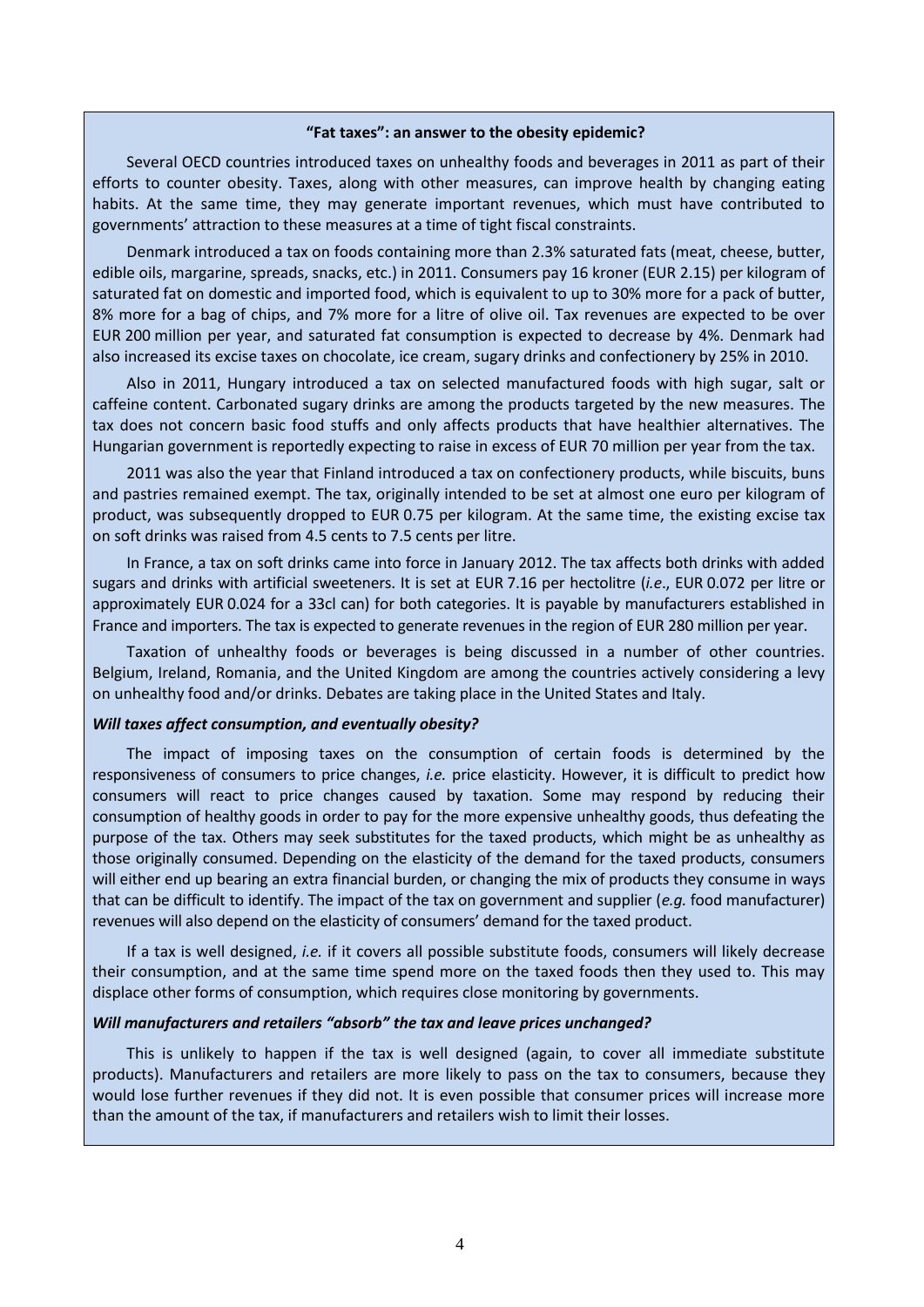#### *Are food taxes regressive?*

Given that people with lower incomes spend more, in proportion, on food than do people with higher incomes, the former will be hit more heavily by a tax. However, OECD work showed that those with lower incomes will benefit disproportionately from the health gains deriving from a tax on unhealthy foods.

## *How should governments use tax revenues?*

Revenues from taxes on unhealthy foods can be substantial. These offer invaluable opportunities either for attenuating any regressive impacts, or for magnifying the public health effects of the taxes, *e.g.* by coupling them with subsidies on healthy foods or with targeted health education campaigns. In France and Hungary, at least part of the revenues from the new taxes will contribute to financing health and social security expenditures.

## **SUMMARY OF KEY FACTS ON OBESITY AND THE ECONOMICS OF PREVENTION**

- At least one in two people is now overweight or obese in over half of OECD countries. Rates are projected to increase further and in some countries two out of three people will be obese within ten years.
- The latest data show a slowdown of the epidemic in several countries, with virtually stable rates in Korea, Switzerland, Italy, Hungary and England over the past ten years, and mild increases in France and Spain. However, larger increases were recorded in Ireland, Canada and United States.
- An obese person incurs 25% higher health expenditures than a person of normal weight in any given year. Obesity is responsible for 1-3% of total health expenditures in most OECD countries (5-10% in the United States). Obese people earn up to 18% less than non-obese people.
- Poorly educated women are two to three times more likely to be overweight than those with high levels of education, but almost no disparities are found for men. OECD countries have made no progress in tackling these disparities.
- A comprehensive prevention strategy would avoid, every year, 155 000 deaths from chronic diseases in Japan, 75 000 in Italy, 70 000 in England, 55 000 in Mexico and 40 000 in Canada.
- The annual cost of such strategy would be USD 12 per capita in Mexico, USD 19 in Japan and England, USD 22 in Italy and USD 32 in Canada. The cost per life year gained through prevention is less than USD 20 000 in these five countries.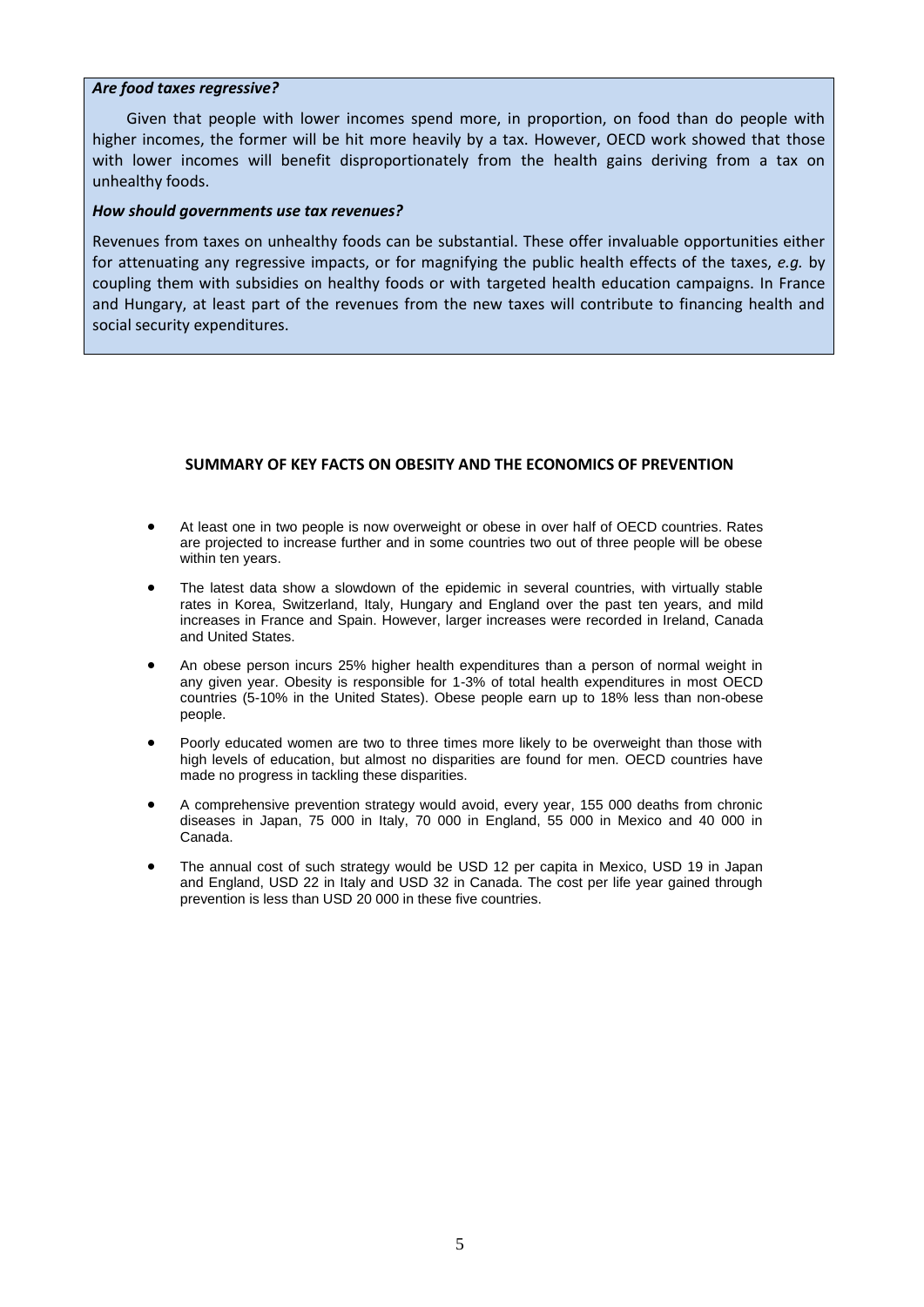## **Appendix: obesity rates in the OECD and beyond**



#### **Obesity rates among adults, 2009 (or nearest year)**

*Source:* OECD Health Data 2011; national sources for non-OECD countries.

Statlink: <http://dx.doi.org/10.1787/888932523956>